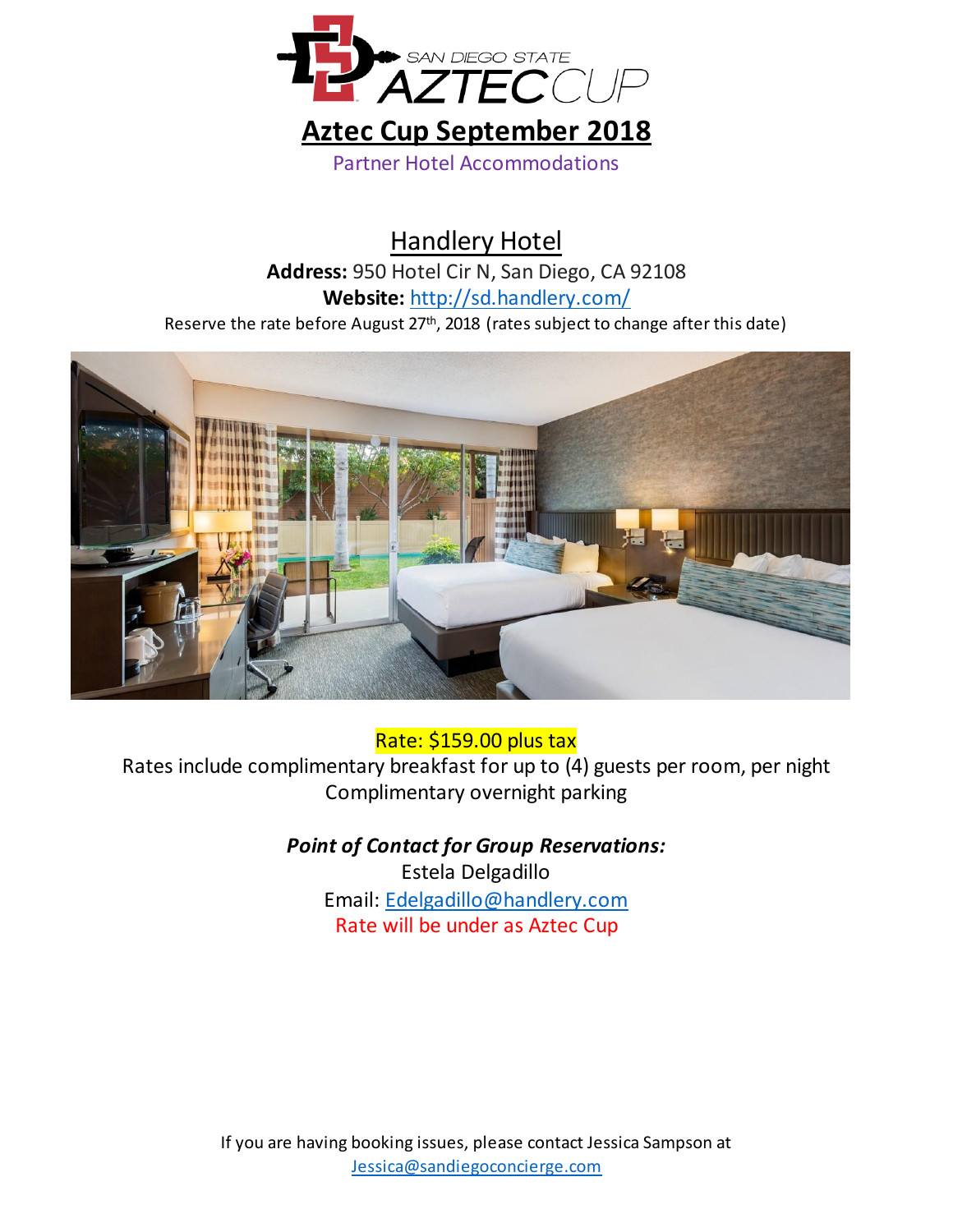

# Comfort Inn & Suites San Diego Zoo/SeaWorld

**Address:** 2485 Hotel Circle Place, San Diego, CA 92108 **Website:** [https://www.choicehotels.com/california/san-diego/comfort-inn](https://www.choicehotels.com/california/san-diego/comfort-inn-hotels/ca462?source=gyxt)[hotels/ca462?source=gyxt](https://www.choicehotels.com/california/san-diego/comfort-inn-hotels/ca462?source=gyxt)

Reserve the rate before August 27<sup>th</sup>, 2018 (rates subject to change after this date)



#### Rate: 114.00 plus tax

Complimentary Hot Breakfast Ample complimentary self-parking, including Bus/Truck Parking

## *Point of Contact for Group Reservations:*

Jazmin Magallon Phone Number: 1-619-881-6202 Rate will be under as Aztec Cup

If you are having booking issues, please contact Jessica Sampson at [Jessica@sandiegoconcierge.com](mailto:Jessica@sandiegoconcierge.com)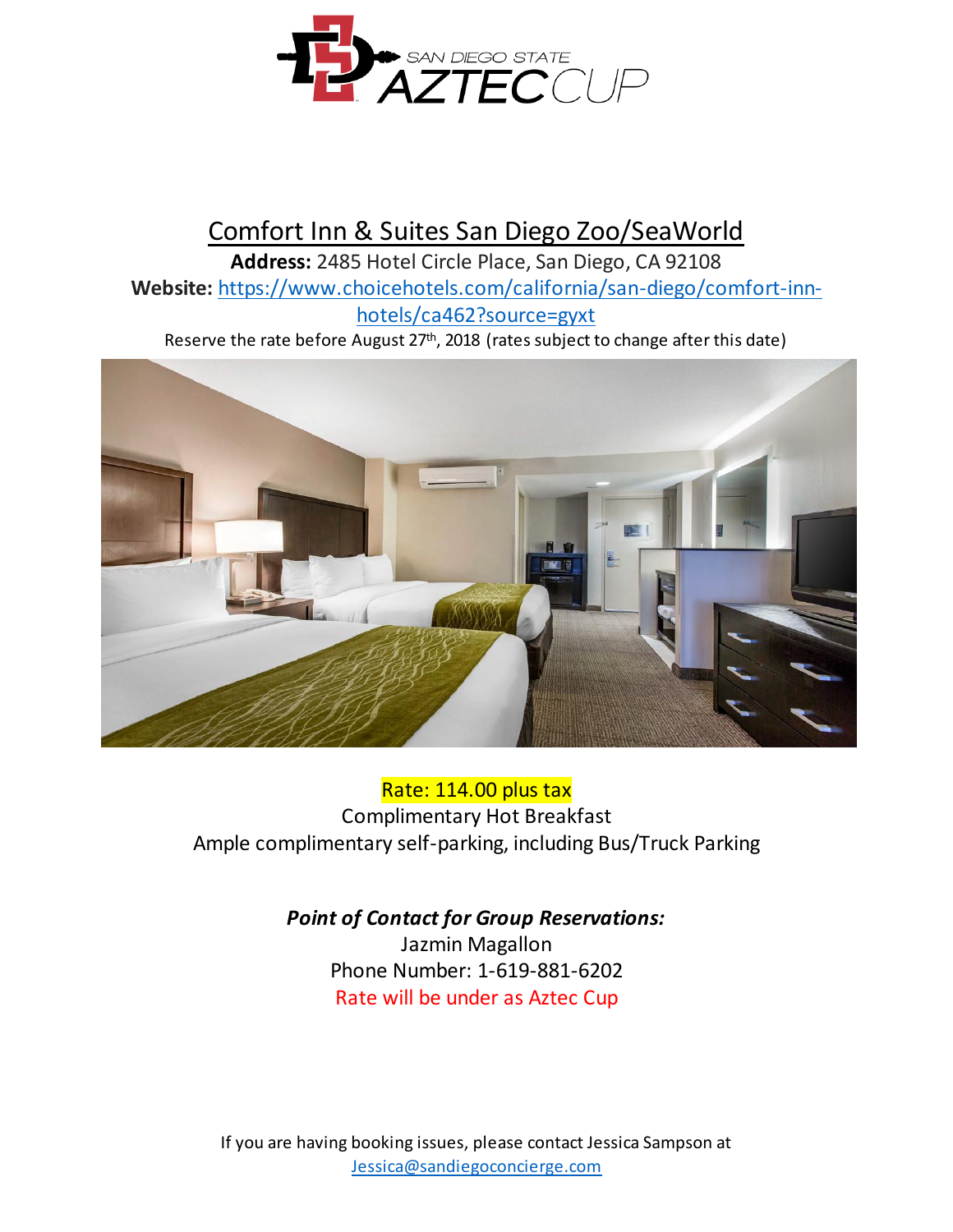

## Sheraton Mission Valley

**Address:** 1433 Camino del Rio S, San Diego, CA 92108 **Website:** <http://www.sheratonmissionvalley.com/?SWAQ=958P> Reserve the rate before August 27<sup>th</sup>, 2018 (rates subject to change after this date)



#### Rate: 139.00 plus tax

Discounted Overnight Parking, \$10/night (savings of \$14/night) Complimentary WIFI in Guestrooms (savings of \$9.95/night)

> *Point of Contact for Group Reservations:* Sabra Baran Email: [Sabra.Baran@sheratonmissionvalley.com](mailto:Sabra.Baran@sheratonmissionvalley.com) Reservations Phone Number: 866-837-4201 Rate will be under as Aztec Cup

If you are having booking issues, please contact Jessica Sampson at [Jessica@sandiegoconcierge.com](mailto:Jessica@sandiegoconcierge.com)